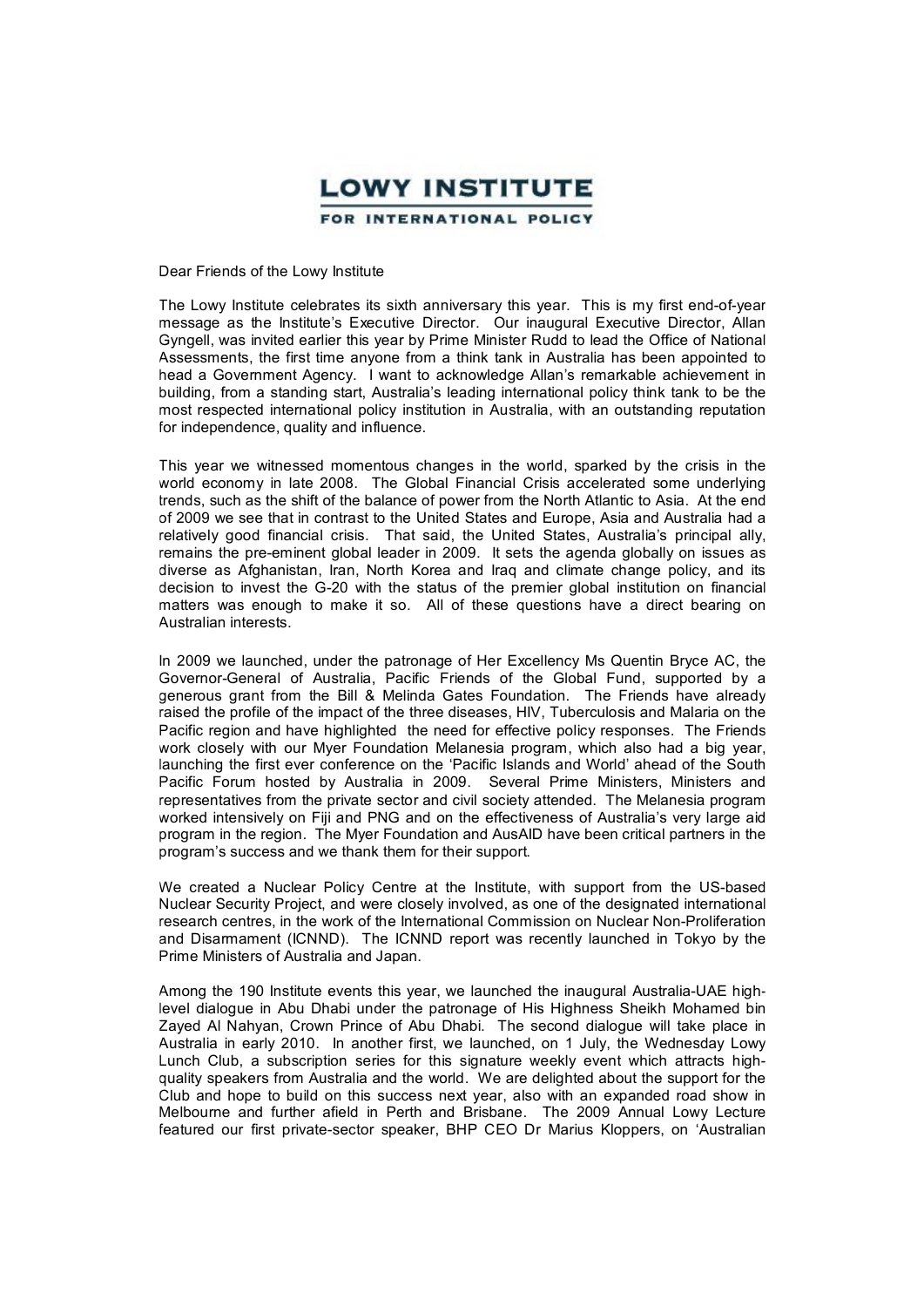resources in the world'. BHP is a highly valued corporate member of the Institute, and we thank all those corporate members that continue to support us.

Other prominent speakers and visitors included Prime Minister Kevin Rudd, and the then Leader of the Opposition Malcolm Turnbull, Ministers Wong, Garrett and McClelland, the Prime Minister of Iraq, Nouri al Maliki, Professor Sir Lawrence Freedman, Professor of War Leader of the Opposition Malcolm Turnbull, Ministers Wong, Garrett and McClelland, the<br>Prime Minister of Iraq, Nouri al Maliki, Professor Sir Lawrence Freedman, Professor of War<br>Studies at Kings College London, Admiral Tim Command and Pascal Lamy, Director-General of the WTO.

We launched a major report on Australia's eroding diplomatic resources, the Blue Ribbon panel on 'Australia's Diplomatic Deficit'. Our Lowy Institute Poll this year attracted record We launched a major report on Australia's eroding diplomatic resources, the Blue Ribbon<br>panel on 'Australia's Diplomatic Deficit'. Our Lowy Institute Poll this year attracted record<br>coverage here and internationally, as di Chinese public opinion towards a number of important international policy issues, thanks to a grant from the MacArthur Foundation.

We launched a series of climate change-related publications to coincide with the Copenhagen conference, including Lowy papers on China's environmental politics (sponsored by the ALCOA Foundation), the effects of the damming of the Mekong River and a guide to the Copenhagen negotiations.

The Lowy Institute has now entered the second half of its first decade. We might describe The Lowy Institute has now entered the second half of its first decade. We might describe<br>the past six years as the Lowy Institute's 'launch phase' and the next five to six as its<br>"boost phase' – the period in which the co "boost phase' – the period in which the conditions are laid down for the long-term success the past six years as the Lowy Institute's 'launch phase' and the next five to six as its<br>"boost phase' – the period in which the conditions are laid down for the long-term success<br>and reputation of the Lowy Institute. Wit we are in the process of sharpening our strategic focus and discipline in research, events and reputation of the Lowy Institute. With the strong support of the Board of the Institute we are in the process of sharpening our strategic focus and discipline in research, events and communication, deepening our resear communicating with broader audiences.

We will increase our external partnerships within Australia and internationally, and seek to We will increase our external partnerships within Australia and internationally, and seek to<br>attract a larger number of highly regarded international think tanks and scholars to the<br>Institute. Our research agenda w Institute. Our research agenda will focus on issues of critical importance to Australia and attract a larger number of highly regarded international think tanks and scholars to the<br>Institute. Our research agenda will focus on issues of critical importance to Australia and<br>to our supporters from business and gover Institute. Our research agenda will focus on issues of critical importance to Australia and<br>to our supporters from business and government, including the interrelated areas of<br>resources, energy and environment; technology, to our supporters from business and government, including the interrelated areas of<br>resources, energy and environment; technology, demography and socio-political change;<br>development, trade and investment; international p regional orders.

We cannot predict with any certainty the full effect of this deep economic turbulence on the trajectory of global developments. What we can be certain about is that in these uncertain times, good ideas are needed more than trajectory of global developments. What we can be certain about is that in these uncertain times, good ideas are needed more than ever. The Lowy Institute must be able to understand and explain what these developments mean for the future of the world economy and how Australia will fare in this new and challenging international environment. It is my hope that for the next five years the Lowy Institute will become even better at doing

so.<br>Our 2015 target is to be the premier think tank in Australia on international affairs and<br>issues of pational importance and a prominent voice internationally, and to be widely Our 2015 target is to be the premier think tank in Australia on international affairs and<br>issues of national importance and a prominent voice internationally, and to be widely<br>recognised as a thought-leader that produces r issues of national importance and a prominent voice internationally, and to be widely recognised as a thought-leader that produces research of the highest standards of objectivity and rigour, with recognisable and beneficial effects on policy-making and decision-making in Australia.

I want to thank you all for your support of the Institute in 2009 and for your interest in the big issues which confront Australia, its region and the world, which will shape our future in the world. We depend on our networks of partners and supporters to continue to deliver this result and to broaden and deepen our expertise and reach here and internationally.

On behalf of all of us at the Institute, we wish you all the very best for this coming